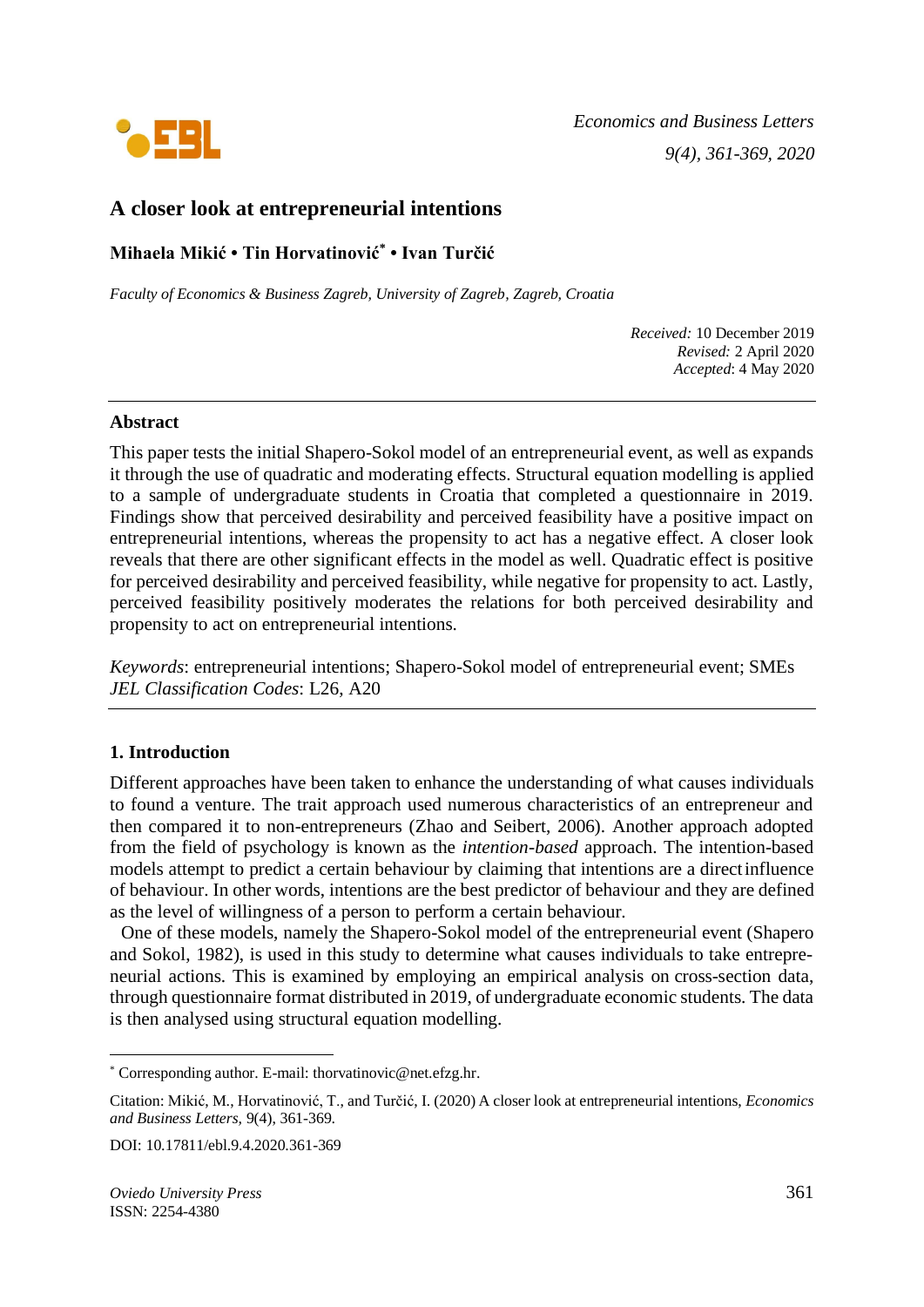This paper has several goals. First is to test the relations between constructs of the Shapero-Sokol model to see whether or not there will be discrepancies between this study and the predominant findings of other studies. Furthermore, the moderating effects of the constructs in the Shapero-Sokol model have been neglected in research. So, in this study, a moderation effect is proposed and empirically examined that is not found in the literature. In addition, a moderation effect that has been examined once in the literature has also been tested to give it further empirical support. Finally, nonlinear effects between the constructs have been tested since testing these effects will give further insight into the dynamics of relations between the constructs. Also, this study is a response to a call made by scholars to test nonlinear relations given their hypothesized "*too-much-of-a-good-thing"* principle.

#### **2. Literature review**

According to the Shapero-Sokol model, for an individual to have strong entrepreneurial intentions, he/she must believe that the identified business opportunity is credible and they must experience some event that pushes them to carry out a certain behaviour. On the first point, the perceived credibility of a business opportunity rests upon the perceived desirability and perceived feasibility. In other words, the more an individual sees entrepreneurship as a viable career option and the stronger he/she believes their capacity to manage a successful business, the stronger their entrepreneurial intentions will be (Shapero and Sokol, 1982).

With regards to the notion of an event, Shapero and Sokol (1982) postulate that individuals are in a state of inertia and an event is required to force them to take action. This concept is operationalized in propensity to act construct. Following the concept of propensity to act, the stronger an individual inclination to act upon a business opportunity, the stronger are his/her entrepreneurial intentions (Shapero and Sokol, 1982). Thus, all three proposed antecedents of entrepreneurial intentions, perceived desirability, perceived feasibility and propensity to act, will have a positive impact on entrepreneurial intentions. Further empirical studies found support for these relations (Krueger et al. 2000; Ranga et al. 2019), thus it is expected that these relations will hold in this study.

To the best of our knowledge, no study has examined whether or not these relations change with the respective levels of all three predictors of entrepreneurial intentions, even though there is a call for business researches, by invoking "too-much-of-a-good-thing" principle (Grant and Schwartz, 2011), to include quadratic effects in their models to achieve a deeper understanding on the hypothesized relations (Pierce and Aguinis, 2013). This principle states that all positive characteristics of an individual have a cost and at some point the cost will surpass the benefits, leading to a negative effect on higher levels of any characteristic. However, extrapolating from the Shapero-Sokol model, one would expect stronger impacts of those antecedents on their higher levels. Also, ancillary theories give support for a positive quadratic effect of all three components of the model. Herzberg's dual-factor theory states that one set of career choice facets determine whether or not an individual has job satisfaction (motivational factors), while another set determines whether or not an individual has job dissatisfaction (hygiene factors) (Herzberg, 1966). According to this theory, once the hygiene factors are satisfied (e. g. relations with others) there is an increasing incremental effect of motivational factors (e. g. achievement) on job satisfaction. Since an entrepreneurial career can fulfil hygiene factors and especially motivational factors, there will be an incremental increase in perceived desirability of an entrepreneurial career on entrepreneurial intentions. With regards to perceived feasibility, research has shown that entrepreneurs tend to be overconfident in their abilities (Busenitz and Barney, 1997). In addition, overconfidence is associated with entrepreneurial intentions of students

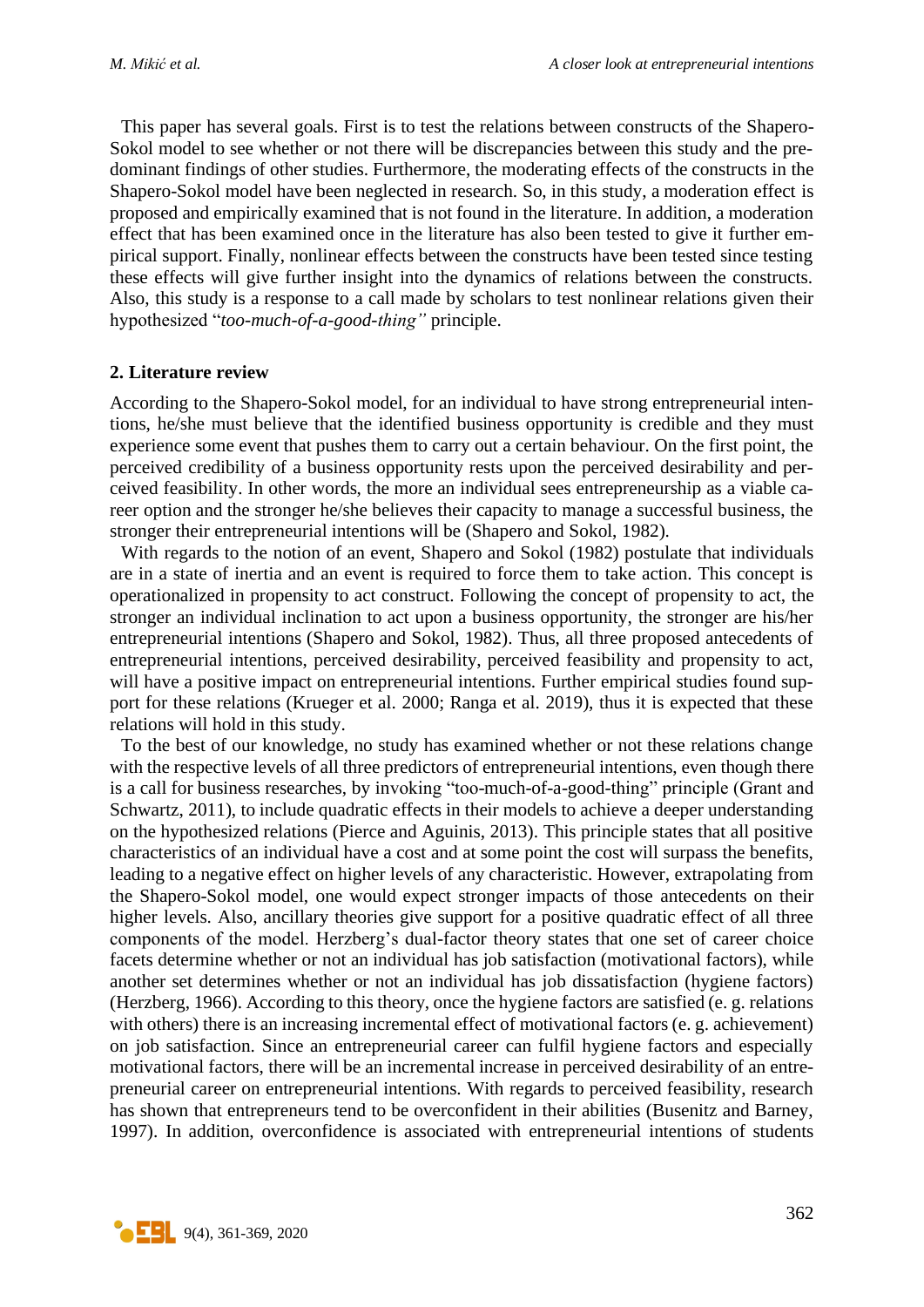(Bernoster et al., 2018). From these results, it follows that those students who have entrepreneurial intentions have very high perceived feasibility, so a positive incremental effect is expected. In other words, a positive quadratic effect is hypothesized. The support for the positive quadratic effect comes from the proactivity literature since proactivity is linked to propensity to act (Erikson, 2001). Proactivity can be defined as a persons' inclination to changing and affecting his environment and is positively associated with entrepreneurial intentions (Bateman and Crant, 1993). For individuals with a high proactive personality, their perceived demandability fit has increased with job complexity and this effect is nonlinear with a positive sign (Chung-Yan and Butler, 2011). From this result, it can be conceptualized that the effect of propensity to act will on entrepreneurial intentions will increase with its respective level since an entrepreneurial career choice is of high complexity. In other words, a positive quadratic effect is expected.

Finally, perceived feasibility is employed as a moderator variable. Intention-based models do not prohibit testing moderating effects and some have called for testing these effects (Krueger and Kickul, 2006). Few authors developed models based on the variables of the original Shapero-Sokol model to test for interaction effects. Krueger (2009) proposed a model (with the addition of variables that are not part of the Shapero-Sokol model) where propensity to act is used as a moderator and this effect was subsequently empirically tested and confirmed (Esfandiar et al., 2019). Others (Fitzsimmons and Douglas, 2011) have demonstrated that there is a significant interaction effect between perceived feasibility and perceived desirability. From this, it follows that the research of interaction effects of the variables in the Shapero-Sokol model is scarce. Consequently, two interaction effects are tested in the proposed model, namely the interaction effect between perceived feasibility and perceived desirability and between perceived feasibility and propensity to act. Perceived feasibility is chosen rather than the other variables given the already acquired knowledge of using self-efficacy (a construct highly interconnected to perceived feasibility) as a moderator in entrepreneurship research (Newman et al., 2019). The expected sign for the interaction effect between perceived feasibility and perceived desirability is negative given the results from the Fitzsimmons and Douglas (2011) study which used regulatory focus theory as their theoretical basis. However, the opposite sign is anticipated for the interaction between perceived feasibility and propensity to act. As was already mentioned, propensity to act is a concept that is theoretically linked to proactivity, which when in interaction with perceived self-efficacy leads individuals' to set higher goals (Phillips et al., 2012). Since founding a company can be considered a high reaching goal, a positive effect is expected on the moderation of perceived feasibility between propensity to act and entrepreneurial intentions.

The conceptual model, with the hypothesized signs of the effects, is displayed in figure 1.

### **3. Research methodology and results**

The sample consists of undergraduate students who were taking an Entrepreneurship course at the Faculty of Economics and Business in Zagreb. They were given an online questionnaire before a class that was before analysed and completed by other faculty members to improve it. Students filled out the questionnaire at the beginning of the summer semester in 2019. In total, 223 students completed the questionnaire. A 5-point Likert scale was used rather than the 7 point Likert scale because it is more understandable and less confusing for students (Jenkins and Taber, 1977). There were no missing values due to the restrictive nature of the digital questionnaire. By screening the data, five responses were labelled as unengaged, given that the standard deviation of their answers was zero, leading to their omission. Furthermore, Mahalanobis distance was used to detect outliers, four of which were excluded. Therefore, the

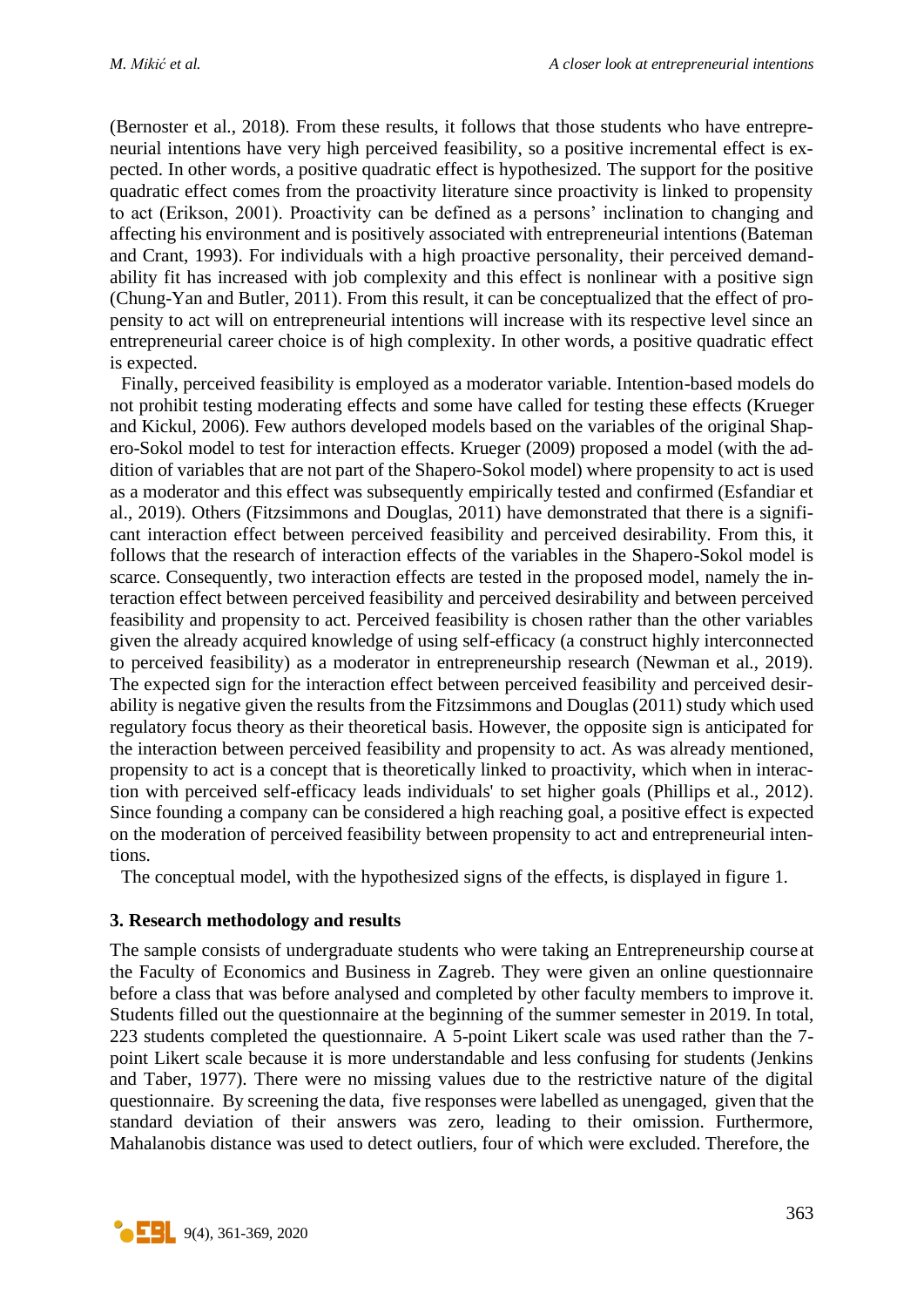



final sample consisted of a total sample size of 214 students, 133 of which were female students and 81 male.

**Component Number** 

Š.

 $10$ 

ń

 $12$ 

 $13$ 

 $14$ 

The Kaiser-Meyer-Olkin measure (KMO) was calculated and the Bartlett test of sphericity was conducted to determine the adequacy of the data for factor analysis, the values which are shown in Table 1. Given that the KMO measure is 0.913 and that the null hypothesis of the Bartlett test of sphericity on all levels of significance  $(p=0.000)$  can be rejected, the data is appropriate for a factor analysis.

The results of the exploratory factor analysis are displayed in Table 4 in the appendix. Although the eigenvalue for one factor was slightly less than one, all other criteria suggest retaining four factors. Namely, the alternative principle of factor retention, Valicers' minimum average partial test, recommends the use of four factors, which is also in line with the scree plot shown in Figure 2. Furthermore, it is firmly theoretically established that the Shapero-Sokol model has four factors.



 *Source:* Authors' calculation.

ź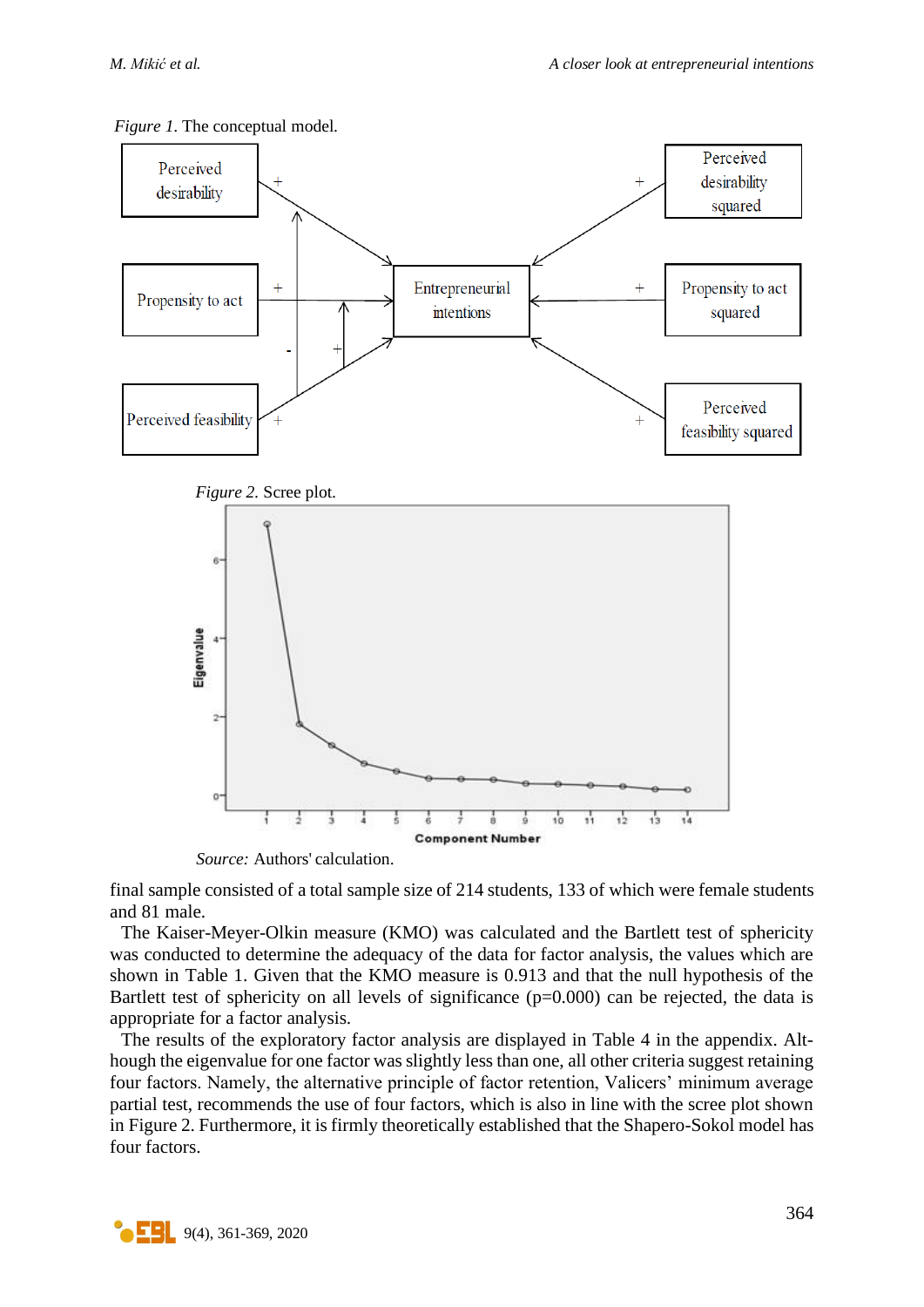| <i>Indices</i>       | <b>KMO</b>                           | <b>Bartlett test</b> | <b>RMSEA</b>                   | <b>CFI</b> | <i>TLI</i> | LR test<br>(Chi <sup>2</sup> ) |  |
|----------------------|--------------------------------------|----------------------|--------------------------------|------------|------------|--------------------------------|--|
|                      | 0.913                                | 2031.493***          | 0,008                          | 0,999      | 0,998      | 72.00                          |  |
|                      | <i>Source:</i> Authors' calculation. | ***                  | means significant at 1% level. |            |            |                                |  |
|                      |                                      |                      |                                |            |            |                                |  |
|                      | <i>Table 2.</i> Correlation matrix   |                      |                                |            |            |                                |  |
|                      |                                      |                      |                                | 2.         | 3.         |                                |  |
|                      | 1. Perceived desirability            |                      |                                |            |            |                                |  |
|                      | 2. Perceived feasibility             |                      | 0.486                          |            |            |                                |  |
| 3. Propensity to act |                                      |                      | 0.495                          | 0.564      |            |                                |  |

*Table 1. Volues* of indices

*Table 3.* Results of the model.

|                                                                                         |                       | Z       |
|-----------------------------------------------------------------------------------------|-----------------------|---------|
| Perceived desirability $\rightarrow$ Entrepreneurial intentions                         | $0.845***$            | 9.02    |
| Perceived feasibility $\rightarrow$ Entrepreneurial intentions                          | $0.471***$            | 4.29    |
| Propensity to act $\rightarrow$ Entrepreneurial intentions                              | $-0.254$ <sup>*</sup> | $-1.75$ |
| Perceived desirability squared $\rightarrow$ Entrepreneurial intentions                 | $0.036^{**}$          | 2.35    |
| Perceived feasibility squared $\rightarrow$ Entrepreneurial intentions                  | $0.031***$            | 3.49    |
| Propensity to act squared $\rightarrow$ Entrepreneurial intentions                      | $-0.017$ <sup>*</sup> | $-1.73$ |
| Perceived desirability & perceived feasibility $\rightarrow$ Entrepreneurial intentions | $0.192***$            | 2.77    |
| Propensity to act & perceived feasibility $\rightarrow$ Entrepreneurial intentions      | $0.174***$            | 2.17    |

*Source:* Authors' calculation. \*\*\* means significant at 1% level. \*\* means significant at 5% level. means significant at 10% level.

The loadings of all latent constructs have exceeded the recommended cut-off value of 0.7. In addition, the reliability and validity of constructs were checked. All four latent variables have a Cronbach  $\alpha$  coefficient larger than the recommended value of 0.7, indicating that the factors are consistent. For testing validity, average variance extracted and composite reliability were calculated. Convergent validity is established since the values of average variance extracted and composite reliability are above the suggested value of 0.7. Discriminant validity is demonstrated by stating the values of the average variance extracted which are bigger than the squared correlation coefficients in Table 2.

After the exploratory factor analysis, confirmatory factor analysis was carried. Widely used measures for testing the overall goodness of fit, namely the root mean square error of approximation (RMSEA), the LR test of the saturated model, the comparative fit index (CFI) and the Tucker-Lewis index (TLI), are found in Table 1. The overall goodness of fit can be determined from the following four criteria, namely that the values of the CFI and the TLI exceed 0.95, that RMSEA is below 0.05 and that the null hypothesis of the LR test (p=0.444) cannot be rejected. It is worth noting that there are no multicollinearity problems given that all variance inflation factors are below 0.5.

The results of path coefficients are shown in Table 3. Perceived desirability has a positive statistically significant impact on entrepreneurial intentions on all levels of significance  $(p=0.000)$ , meaning that as students tend to find entrepreneurship a more desirable option, there is an increase in their entrepreneurial intention. The same can be said about perceived feasibility, with regards to the level of significance (p=0.000) and the sign of the effect which is also positive. From this, it follows that students who believe that they have more of the necessary skills to be an entrepreneur, the higher their entrepreneurial intentions will be. An unanticipated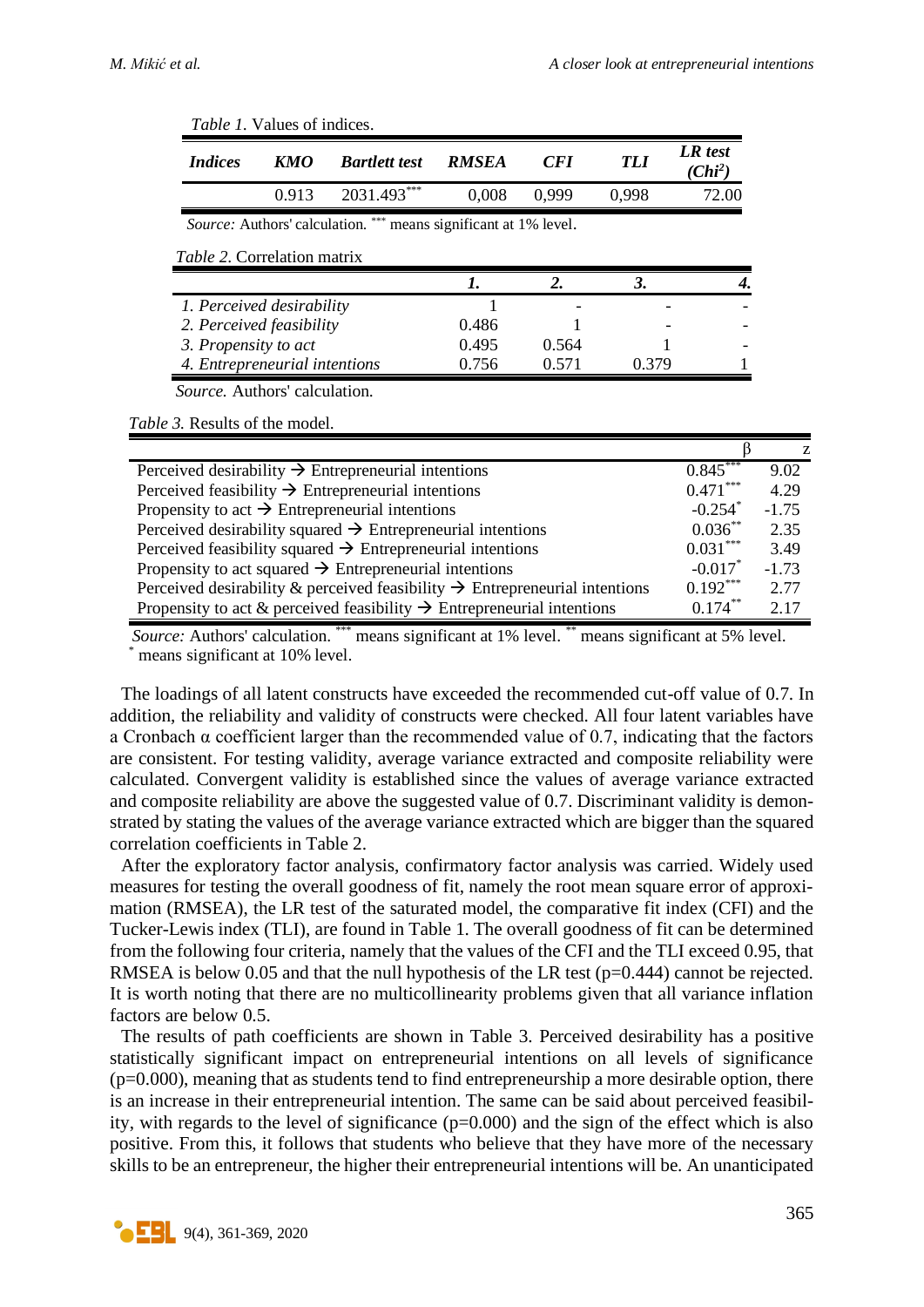result is found when looking at the propensity to act variable. The lowest impact of the propensity to act on entrepreneurial intentions  $(p=0.081)$  is expected, but the direction of that effect is not. This direction is negative, meaning that the more a student has a disposition to take entrepreneurial action the lower will his entrepreneurial intentions be.

A deeper understanding of these relations can be found when testing for nonlinear effects, all of which are statistically significant. The quadratic effect is positive for both perceived desirability ( $p=0.019$ ) and perceived feasibility ( $p=0.000$ ). This means that there is an upward trend given the overall positive impact of these constructs on entrepreneurial intentions, but the incremental effects of perceived desirability and feasibility on entrepreneurial intentions are increasing at their higher levels, respectively. The opposite was found for the propensity to act since the overall effect of the propensity to act was negative and its squared values were also found to have a negative impact ( $p=0.084$ ). The direction of this effect is the opposite of what was hypothesized.

Concerning the interaction term for perceived feasibility, the results show that perceived feasibility is a positive statistically significant moderator for both perceived desirability ( $p=0.006$ ), which was not hypothesized, and propensity to act  $(p=0.03)$ , which was hypothesized. In other words, the effect of perceived desirability and propensity to act on entrepreneurial intentions is contingent on the levels of perceived feasibility. Thus, the effect of students' perceived desirability on entrepreneurial intentions will be stronger the more they believe they have the required ability to become an entrepreneur. The same holds for their propensity to act.

#### **4. Concluding remarks**

This study uses the Shapero-Sokol model of an entrepreneurial event to determine what causes entrepreneurial intentions among undergraduate students. Both perceived desirability and perceived feasibility have been found to positively impact entrepreneurial intentions, which is in accordance with the literature. However, the negative effect of the propensity to act on entrepreneurial intentions was unforeseen. This means that the students who have lower inclinations towards entrepreneurial actions will have higher entrepreneurial intentions. One possible explanation for this result is that students in the sample can be classified as having highly lifestyle entrepreneurs' intentions, as opposed to growth entrepreneurs. Meaning, they are not focused on having high expanding and rapidly growing businesses.

A closer look into the mentioned relations reveals interesting results. Namely, all three quadratic effects were found to be statistically significant. For perceived desirability and perceived feasibility, this effect was positive. Therefore, there is a general upward trend, but for lower levels, these effects are decreasing and for higher levels, they are increasing. The opposite is found for propensity to act. From the results of the nonlinear analysis, it is possible to find support for the "too-much-of-a-good-thing" principle, given the negative quadratic effect of propensity to act. However, this result can be interpreted in the light of lifestyle entrepreneurial desires, so this meta principle can be rejected in this study.

Furthermore, the moderating effect of perceived feasibility was tested. This moderating effect was found to be positive for perceived desirability and propensity to act. Therefore, perceived desirability and propensity to act have a higher impact on entrepreneurial intentions when the levels of perceived feasibility are high. The positive effect of the perceived desirability perceived feasibility interaction term is not congruent with the previous finding so this relationship needs further examination.

Further academic research could broaden the theoretical and empirical facet of this subject. Using higher-order terms to test for additional curves, would establish more detailed parameters to be examined. Additionally, incorporating other moderators would advance knowledge of

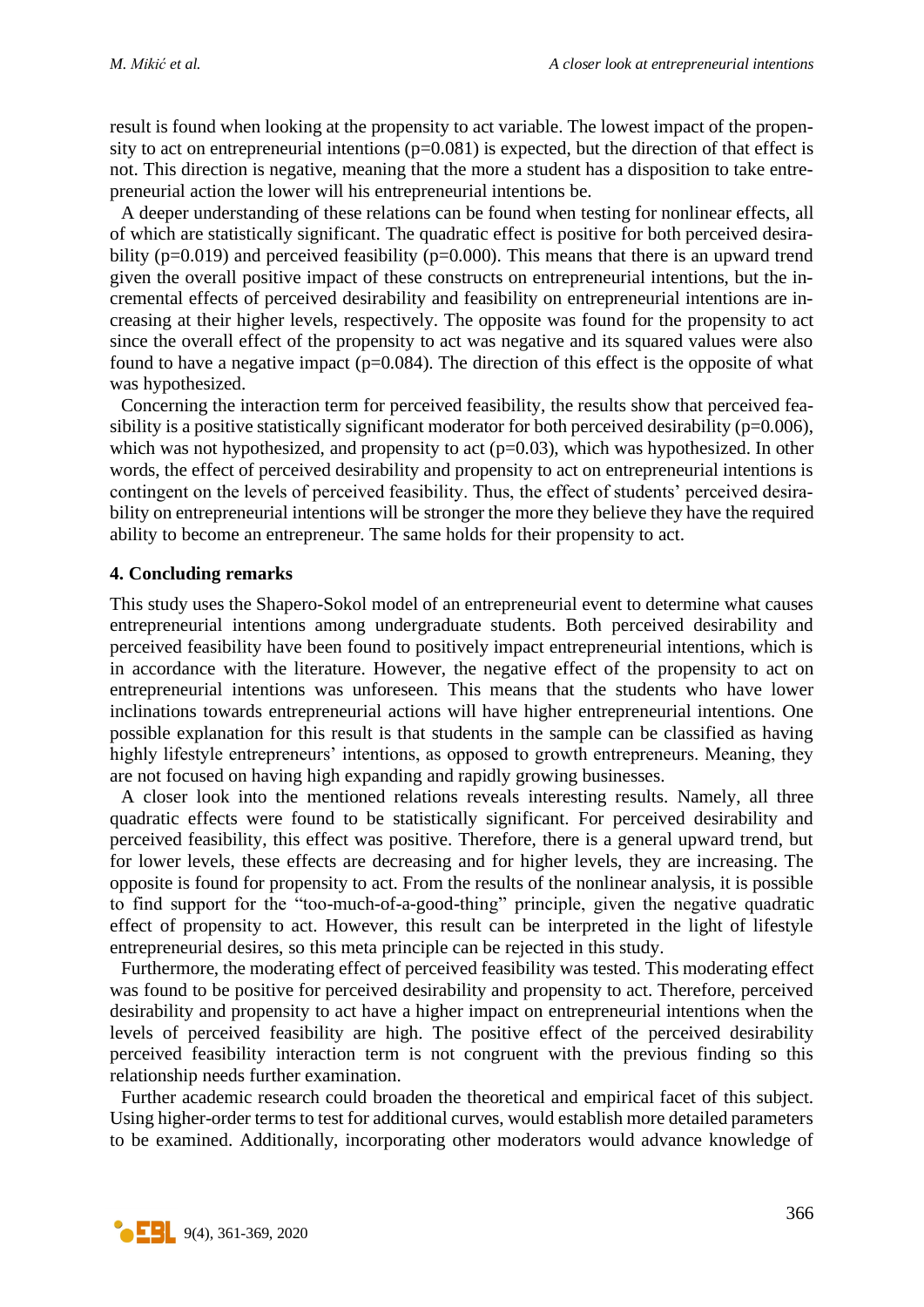causal relations between the three proposed determinants of entrepreneurial intentions in the Shapero-Sokol model.

### **Acknowledgments**

We would like to thank the Editor-In-Chief Francisco J. Delgado and the anonymous referees for their valuable comments and suggestions.

## **References**

- Bateman, T. S. and Crant, J. M. (1993) The proactive component of organizational behavior: A measure and correlates, *Journal of Organizational Behavior*, 14(2), 103-118.
- Bernoster, I., Rietveld, C., Thurik, A. and Torrès, O. (2018) Overconfidence, Optimism and Entrepreneurship, *Sustainability*, 10(7), 2233.
- Busenitz, L. W. and Barney, J. B. (1997) Differences between entrepreneurs and managers in large organizations: Biases and heuristics in strategic decision-making*, Journal of Business Venturing*, 12(1), 9-30.
- Chung-Yan, G. A. and Butler, A. M. (2011) Proactive personality in the context of job complexity, *Canadian Journal of Behavioural Science/Revue Canadienne Des Sciences Du Comportement*, 43(4), 279-286.
- Erikson, T. (2001) Revisiting Shapero: A taxonomy of entrepreneurial typologies, *New England Journal of Entrepreneurship*, 4(1), 9-14.
- Esfandiar, K., Sharifi-Tehrani, M., Pratt, S. and Altinay, L. (2019) Understanding entrepreneurial intentions: A developed integrated structural model approach, *Journal of Business Research*, 94, 172-182.
- Fitzsimmons, J. R. and Douglas, E. J. (2011) Interaction between feasibility and desirability in the formation of entrepreneurial intentions, *Journal of Business Venturing*, 26(4), 431- 440.
- Grant, A. M. and Schwartz, B. (2011) Too Much of a Good Thing: The Challenge and Opportunity of the Inverted U, *Perspectives on Psychological Science*, 6(1), 61-76.
- Herzberg, F. (1966) *Work and the nature of man*, Crowell: New York.
- Jenkins, G. D. and Taber, T. D. (1977) A Monte Carlo study of factors affecting three indices of composite scale reliability, *Journal of Applied Psychology*, 62(4), 392-398.
- Krueger, N. (2009) Entrepreneurial Intentions are Dead: Long Live Entrepreneurial Intentions. In Carsrud, A. L. and Brännback, M. (Eds.): *Understanding the Entrepreneurial Mind,* Springer: New York, 51-72.
- Krueger, N. F. and Kickul, J. (2006) So You Thought the Intentions Model Was Simple? Cognitive Style and the Specification of Entrepreneurial Intentions Models, *SSRN Electronic Journal*.
- Krueger, N. F., Reilly, M. D. and Carsrud, A. L. (2000) Competing models of entrepreneurial intentions, *Journal of Business Venturing*, 15(5-6), 411-432.
- Newman, A., Obschonka, M., Schwarz, S., Cohen, M. and Nielsen, I. (2019) Entrepreneurial self-efficacy: A systematic review of the literature on its theoretical foundations, measurement, antecedents, and outcomes, and an agenda for future research, *Journal of Vocational Behavior*, 110, 403-419.
- Phillips, J., Gully, S. M. and McCarthy, J. E. (2012) The Role of Proactive Personality, Goal Orientation & Self-Efficacy in Goal Setting & Performance, *Academy of Management Proceedings*, 2012(1), 15993.
- Pierce, J. R. and Aguinis, H. (2013) The Too-Much-of-a-Good-Thing Effect in Management, *Journal of Management*, 39(2), 313-338.

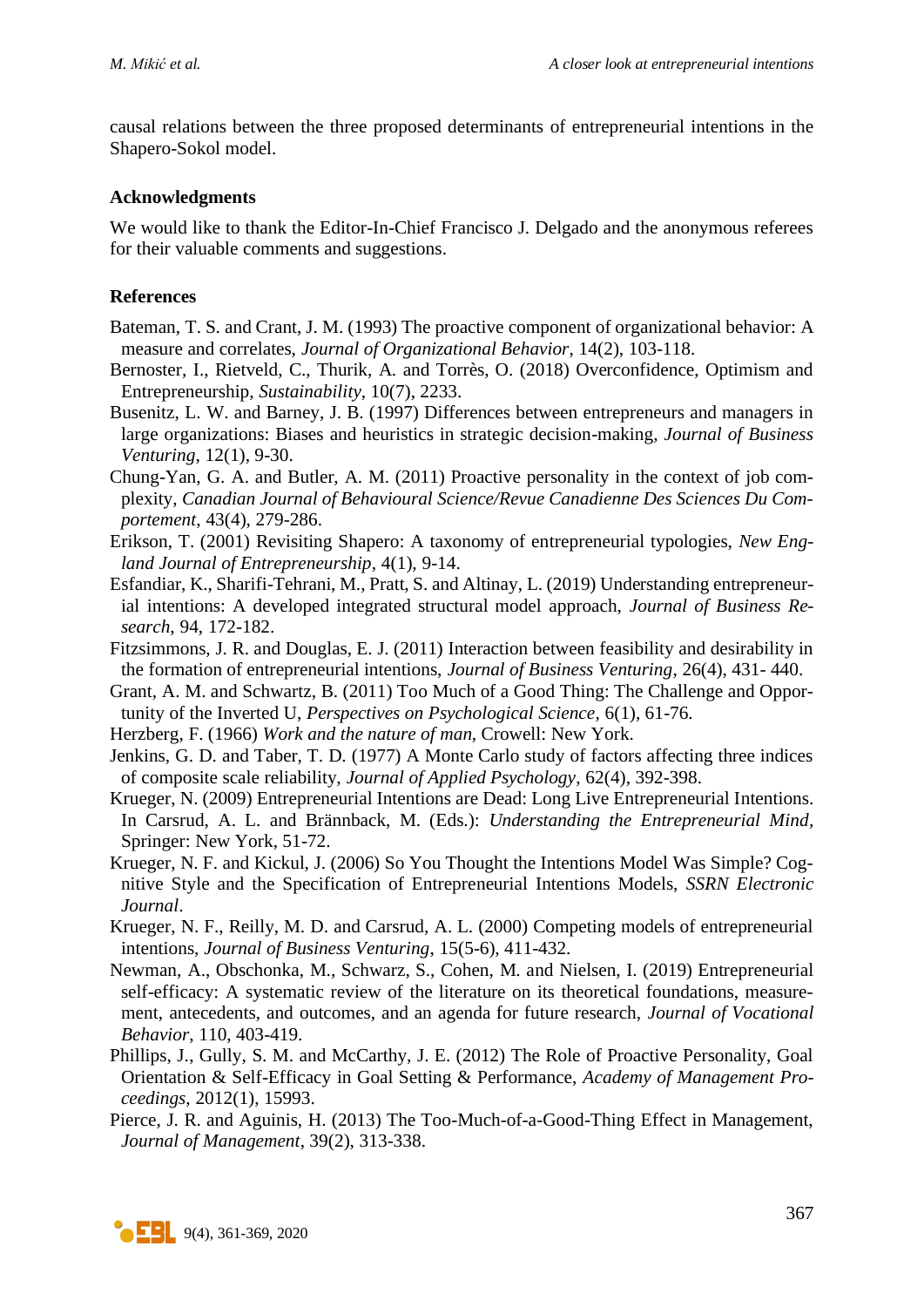Ranga, V., Jain, S. and Venkateswarlu (2019) Exploration of Entrepreneurial Intentions of Management Students Using Shapero's Model, *Theoretical Economics Letters*, 9(4), 959-972.

Shapero, A. and Sokol, L. (1982) Social dimensions of entrepreneurship. In Kent, C., Sexton,

D. and Vesper, K. (Eds.): *The encyclopedia of entrepreneurship*. Prentice-Hall: Englewood Cliffs, 72-90.

Zhao, H. and Seibert, S. E. (2006) The Big Five personality dimensions and entrepreneurial status: A meta-analytical review, *Journal of Applied Psychology*, 91(2), 259-271.

| Variable                  | <b>Item</b>                                                                                              | Loading | Cronbach a | AVE   | CR    | Eigen | Var.<br>explained |
|---------------------------|----------------------------------------------------------------------------------------------------------|---------|------------|-------|-------|-------|-------------------|
| Perceived<br>desirability | I think that entrepreneur-<br>ship would have more<br>advantages than disad-<br>vantages for me          | 0.835   | 0.932      | 0.745 | 0.935 | 6.913 | 49.376%           |
|                           | Entrepreneurship is an<br>attractive choice for<br>my career                                             | 0.817   |            |       |       |       |                   |
|                           | I would like to start my<br>own company if I had<br>the resources and the op-<br>portunity               | 0.954   |            |       |       |       |                   |
|                           | Doing entrepreneurship<br>would give me satisfaction                                                     | 0.909   |            |       |       |       |                   |
|                           | Taking into account<br>other options, I would<br>like to pursue an entre-<br>preneurship<br>career       | 0.790   |            |       |       |       |                   |
| Perceived<br>feasibility  | I know how to de-<br>velop an entrepreneur-<br>ial project                                               | 0.872   | 0.818      | 0.724 | 0.887 | 1.272 | 9.082%            |
|                           | I think I can con-<br>trol the process of<br>starting up a com-<br>pany                                  | 0.826   |            |       |       |       |                   |
|                           | I think I know the neces-<br>sary details for founding<br>a company                                      | 0.854   |            |       |       |       |                   |
| Propensity<br>to act      | If I start my own com-<br>pany, I will try to export<br>my <sup>o</sup> product as much as<br>possible   | 0.794   | 0.748      | 0.651 | 0.848 | 0.806 | 5.76%             |
|                           | If I start my own com-<br>pany, I will frequently<br>try to introduce new<br>products to<br>my customers | 0.843   |            |       |       |       |                   |
|                           | If I start my own com-<br>pany, I will frequently<br>try to<br>introduce new meth-<br>ods of production  | 0.782   |            |       |       |       |                   |

## **Appendix – Detailed information on variables used**